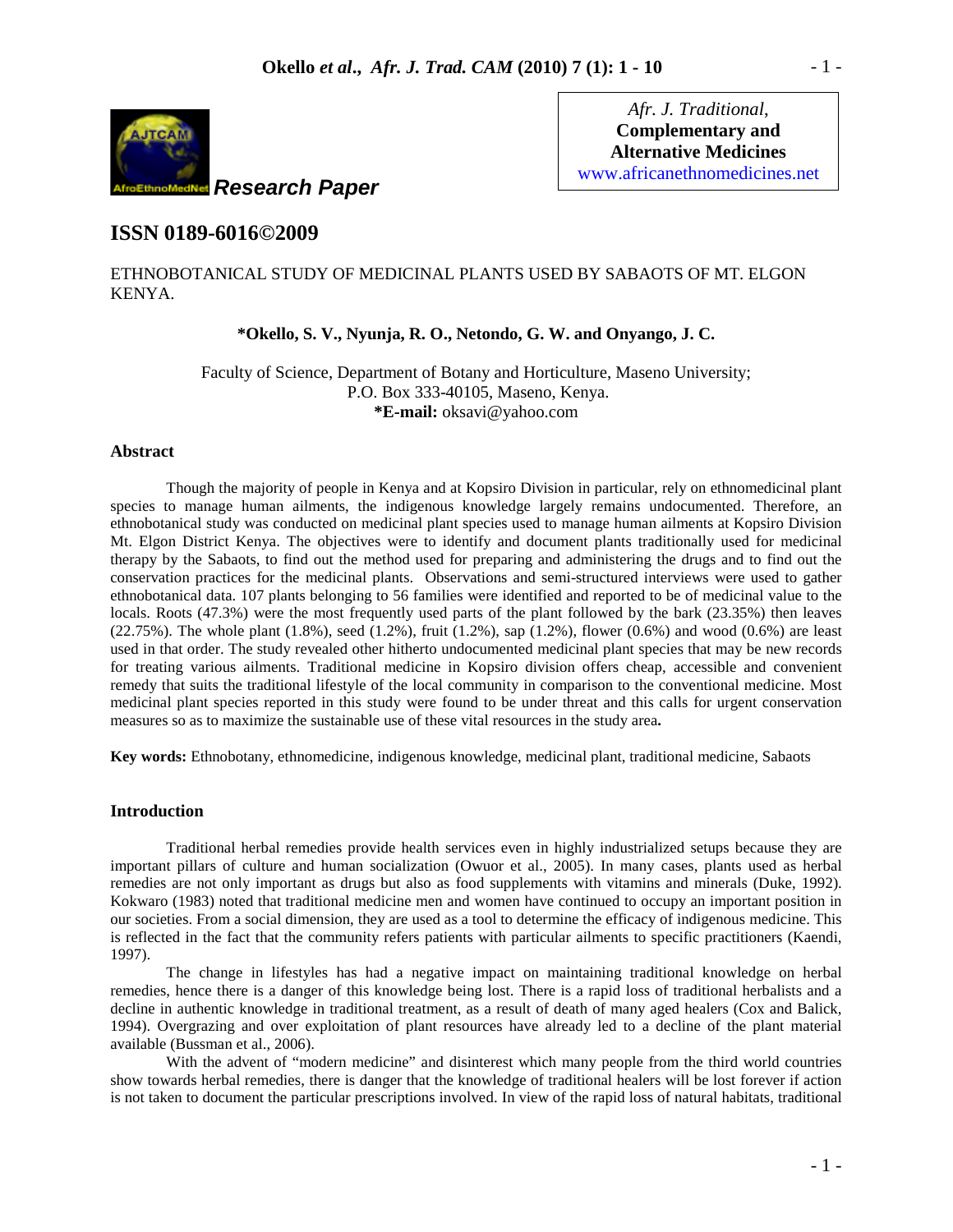community life, cultural diversity and knowledge of medicinal plants, documentation of African traditional plants is an urgent matter (Wyk et al., 2002).

Attempts were recently made to address this knowledge gap for instance: Jeruto et al. (2008) documents medicinal plants used by the Nandi of Kenya, Owuor and Kisangau (2006) made a comparison of plants used in snake bite treatments by two culturally distinct groups (Luo and Kamba), the ethnobotanical data suggests that plant species used by the two ethnic groups are similar though independently derived. Owuor et al. (2005) identified and documented 24 plant species used by traditional practitioners among the Luo for treatment of snakebites. However, practitioners seem not open and readily willing to disclose plants consistently used in snakebite treatment. This observation requires further documentation comparison of ethno-botanical results (Owuor and Kisangau 2006).

Mt. Elgon forest is in danger of being completely destroyed yet has many plant species of economic value such as Elgon teak (Ochuoga, 2002). The Mt. Elgon Integrated Conservation and Development Initiative (MICDI) estimated that the local communities have illegally excised over 5000 hectares of Chepyuk forest; over 2000 hectares of Kitale forest and hundreds of acres of kaboywo forest had been cleared and converted to cultivation of maize and wheat (Ochuoga, 2002).

The plant biodiversity is likely to be eroded hence an urgent need to document medicinal information of the plants in this area. The study therefore aimed at documenting medicinal plants used by the Sabaot community living in Kopsiro division of Mt. Elgon district. The area is faced with poor health services and the community has alternative services offered by herbal plant materials. This paper outlines some of the medicinal plants used by the Sabaot community in Mt. Elgon district, Kenya. Conservation measures for the forest are suggested

#### **Materials and Methods Study area**

The study was carried out in Kopsiro division of Mt. Elgon district which is one of the six districts in Western Province, Kenya. The district borders Uganda to the north and west, Transnzoia district to the east, and Bungoma district to the south (Anonymous, 1997-2002). The district occupies 936.75 km² with Mount Elgon forest occupying 645.05 Km². It is divided into four divisions that is: Kapsokwony, Kaptama, Kopsiro and Cheptais. Kopsiro division occupies 248.78km² of which 160.95km² is forested area (Anonymous, 1997-2002). Each division has four locations that are further subdivided into six sub-locations. The altitude of the district lies between 1800 meters above sea level in the south to about 4310 meters to the north (Anonymous, 1997-2002). The main land formation is the Mount Elgon, which slopes gently though some areas around the southern part of the district and central parts rise abruptly in an undulating characteristic to form cliffs rising up to 70 meters. The area is dissected by deep river gorges with frequent waterfalls (Anonymous, 1997-2002). Rainfall is bimodal with long rains appearing in March to June while the short rains in September to November (Anonymous, 1997-2002). However there is no clear distinction between the two rainy seasons. Rainfall received is moderate and ranges between 1400 mm to over 1800 mm per annum and is fairly distributed in the district.

The climate is favourable for a wide range of agricultural and livestock production activities which account for about 90% of the economic activities (Anonymous, 1997-2002). The mountain has a rich natural forest endowed with valuable timber trees such as Elgon Teak, Cedar, and Elgon Olives. Edible vegetables, fibres, fruits and traditional medicinal plants are found (Anonymous, 1997-2002).

#### **Data collection**

Ethno medicinal data was collected between August 2005 and December 2006 through field surveys in the four locations of Kopsiro division. Purposive sampling was used in the field survey where elders were used to identify medicinal plant practitioners (prior informed consent was obtained). Emphasis was on both men and women (Davis and Wagner, 2003). Seventy eight practitioners (40 men and 38 women) aged 30 years and above were systematically sampled from each of the four locations and interviewed in their homes by the use of a questionnaire. The respondents provided plant names, parts used, mode of preparation and administration, and the diseases treated. Authenticity was achieved when at least three independent respondents provided corroborative information. Four market vendors of herbs at the local Kapkateny market were interviewed to corroborate information on the plants, the information was considered valid when the three agreed (Johns et al., 1990). The clinical officer at Kopsiro Health Center provided information on the diseases and conditions that are prevalent in the community. One hundred and seven herbarium specimens were prepared and identified at the University of Nairobi and at the National Museums of Kenya Herbaria. The specimens were treated by mercuric chloride and stored as voucher specimens for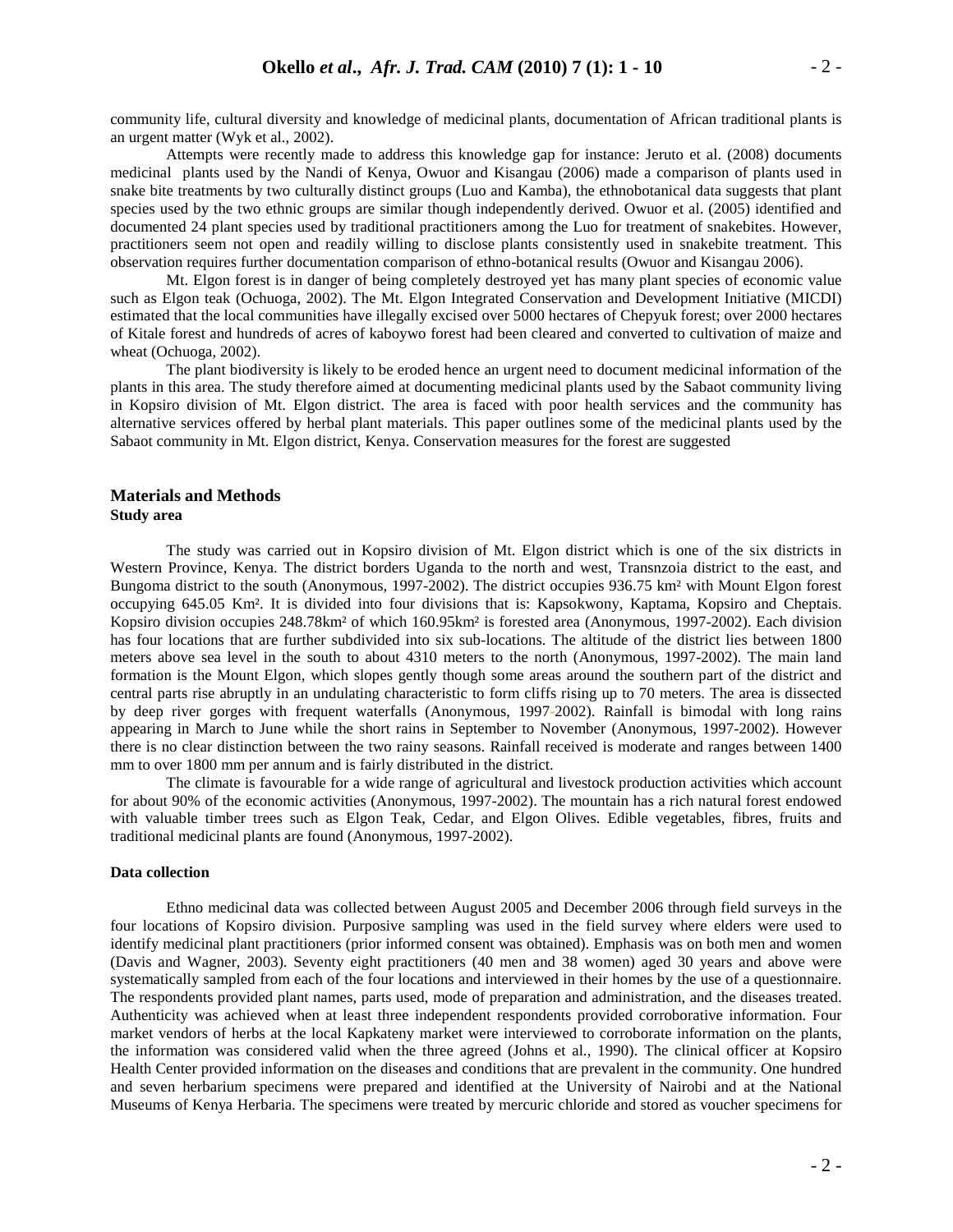future reference at the University Botanic Garden Maseno University Herbarium. The nomenclature of all plants follows: for herbs (Agnew and Agnew, 1994), for trees shrubs and lianas (Beentje, 1994). Photographs of the plants *in-situ* were also taken.

#### **Data analysis**

Both descriptive and inferential statistics by using general linear model was used to determine the level of threat to medicinal plants, informant data and factor of informants' consensus (Fic) values obtained from the questionnaires were used (Heinrich et al., 1998). ICF values will be low (near 0) if plants are chosen randomly, or if informants do not exchange information about their use. Values will be high (near 1) if there is a well-defined selection criterion in the community and /or if information is exchanged between informants.

### **Results**

107 medicinal plant species distributed in 102 genera and 56 botanical families were identified and reported to be of medicinal value. The family reported with the highest number of medicinal plant species was Fabaceae (9 species, 8.41%). This was followed by Euphorbiaceae (8 species, 7.48%). Then was followed by Asteraceae (7 species, 6.54%) and Solanaceae (4 species, 3.73%). 9 families had each 3 species (2.8%), another 9 had each 2 species (1.87%) while 34 families had a single species represented (0.93%) (Table. 1). Roots (47.3%) were the most frequently used parts of the plant followed by the bark (23.35%) then leaves (22.75%). The whole plant (1.8%), seed  $(1.2\%)$ , fruit  $(1.2\%)$ , sap  $(1.2\%)$ , flower  $(0.6\%)$  and wood  $(0.6\%)$  are least used in that order (table 1).

Majority of the reported species were wild (85.98 %) whereas some (11.21%) were both wild and cultivated, and the rest (2.8%) were reported as cultivated. Of the reported species (39.25%) were trees followed by shrubs (35.54%) and then herbs (29.9%) (Table 1).

#### **Discussions and conclusions**

The medicinal use of plants leaves and roots in the management and treatment of diseases has been an age long practice (Sofowara, 1982). Plant derived medicines are widely used because they are relatively safer than the synthetic alternatives, they are easily available and cheaper (Iwu et al., 1999).

Plants in the study area were mainly collected in the morning because in most cases the plants were obtained from far distances, secondly early in the morning snakes could not be encountered due to low temperatures and thirdly they only worked when they were collected in the morning (Okello, 2007). Patients were only referred to hospitals incases where a midwife detected that the head of the child was bigger than the birth canal. Conventional medicine is not used in conjunction with the herbal remedies since they are incompatible (Okello, 2007). However the scientific principle behind this should be investigated.

Roots were the mostly used plant part since these normally have a high partitioning for the photosynthates or exudates (Balick and Cox, 1996) which act as toxins for protection against devourers and most of these are of medicinal value to the human body. This is also the reason for using the bark. The use of roots is dangerous to the existence of individual plants as compared to the leaves or branches (Poffenberger et al., 1992). The utilization of the roots calls for conservation measures on the medicinal plants since the use of roots do not allow for sustainable utilization as the plants in question are depleted by continual use.

Plant remedies were prepared mostly as infusions or decoctions. Infusions were prepared on delicate parts of the plants, that is, leaves, flowers and stem buds. The advantage with this method is that many active principles are extracted with almost no alteration of their chemical structure thus preserving almost all their properties (George and Pamplona, 2000). Decoctions on the other hand were used to prepare herbal teas from the hard parts of the plants (root, rhizome, seeds and stem barks). It was observed that some plants were prepared using more than one method and in some cases more than one plant part was used (Table 1).

Prescriptions of remedies were distinctive to all the practitioners interviewed. Non-the-less, as noted in a similar line of study by Omino and Kokwaro (1993) as well as Kisangau (1999), inconsistency of dosage of medicaments was a marked feature. But generally,  $\frac{1}{2}$  or 1 glass full of the prepared drug was taken 2-3 times a day depending on the nature of complication of the ailment and efficacy of the drug.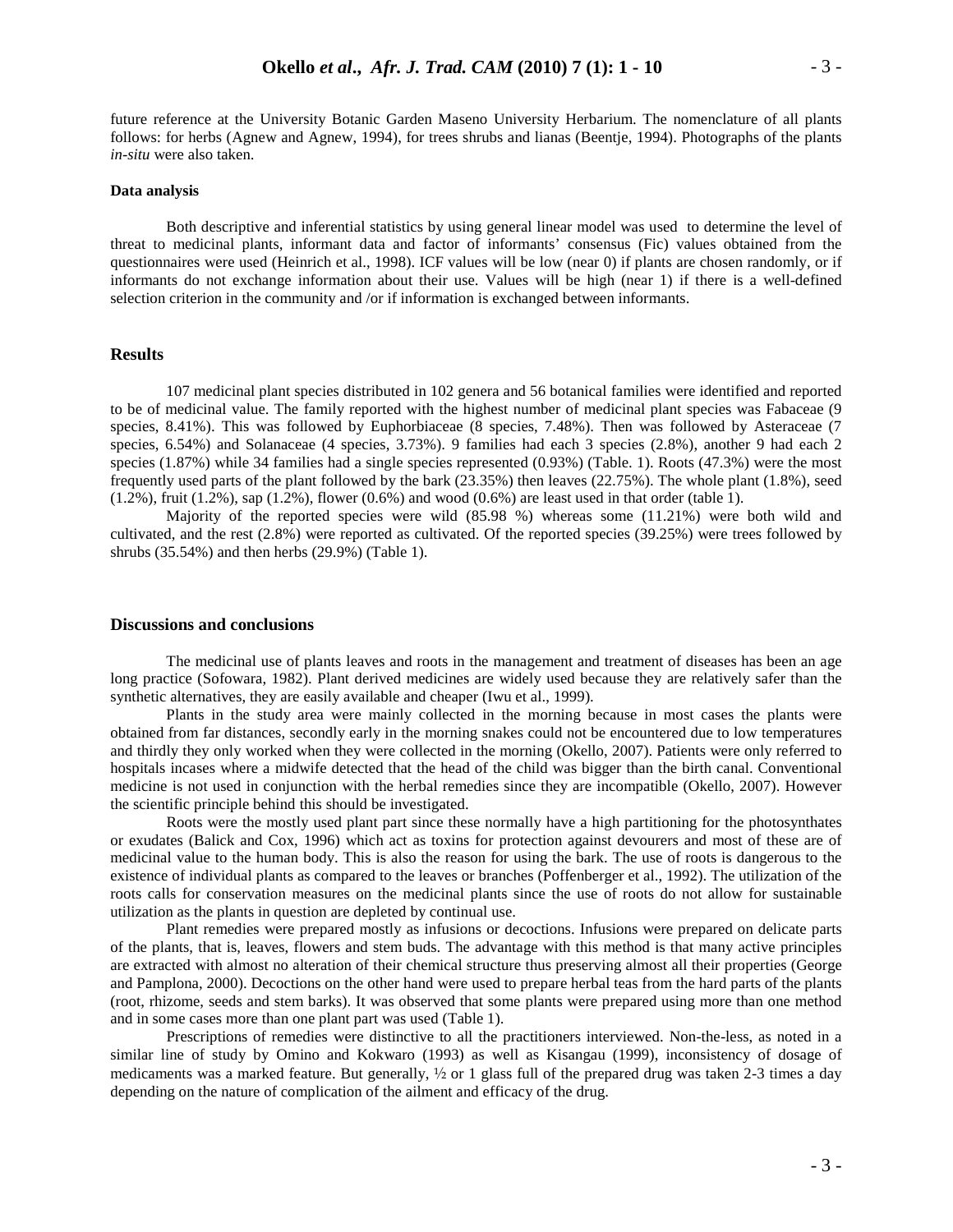| <b>FAMILY</b> | Local name                | Plant species                       | Medicinal use               | Habit    | Part   | Method                   |
|---------------|---------------------------|-------------------------------------|-----------------------------|----------|--------|--------------------------|
|               | & voucher                 |                                     |                             |          | used   |                          |
|               | number                    |                                     |                             |          |        |                          |
| Agavaceae     | Makonket                  | Agave sisalana                      | <b>Burns</b>                | Shrub    | Leaves | Roasting                 |
|               | (OS 69/05)                | Perrine ex Engelm                   |                             |          |        |                          |
| Amaranthaceae | Kipsirim                  | Achyranthes aspera L                | Urinary tract               | Herb     | Whole  | <b>Boiling</b>           |
|               | (OS 73/05)                |                                     |                             |          |        |                          |
| Amaranthaceae | Kimnagejir                | Cyanthula uncinulata                | 'kasogutiet'                | Herb     | Roots  | Chewing                  |
|               | (OS 41/05)                | (Schrad.) Hams                      |                             |          |        |                          |
| Acanthaceae   | Tegeldet                  | Acanthus eminens                    | Spleen, liver,              | Shrub    | Roots, | Boiling,                 |
|               | (OS 42/05)                | C.B.CIarke                          | alimentary canal            |          | leaves | Roasting                 |
| Acanthaceae   | Tegeltaptum<br>(OS 53/05) | Acanthus pubescens<br>Engl. Turrill | Mental disturbance          | Shrub    | Roots  | Chewing                  |
| Acanthaceae   | Chebundamu<br>(OS 57/05)  | Thunbergia alata<br>Sims            | <b>Boils</b>                | Herb     | Leaves | Pounding                 |
| Aloeaceae     | Rodipchepkukwa            | Aloe elgonica Bullock               | Malaria, ulcers,            | Herb     | Roots  | <b>Boiling</b>           |
|               | (OS 101/05)               |                                     | urinary tract               |          | leaves | Pounding                 |
| Anacardiaceae | Siruetapsoi               | Rhus natalensis                     | Delivery,                   | Tree     | Roots  | <b>Boiling</b>           |
|               | (OS 72/05)                | Bernh. ex Krauss                    | toothbrush,                 |          |        |                          |
|               |                           |                                     | concoctions.                |          |        |                          |
| Apiaceae      | Mobchabelyo               | Steganotaenia                       | Skin, partial               | Tree     | Bark,  | Grinding,                |
|               | (OS 51/05)                | araliacea Hochst                    | blindness                   |          | leaves | Roasting,                |
|               |                           |                                     |                             |          |        | Soaking.                 |
| Apiaceae      | Mitiviazi                 | Heteromorpha                        | Ulcers                      | Tree     | Root   | <b>Boiling</b>           |
|               | (OS 67/05)                | trifoliata Eckl. &                  |                             |          |        |                          |
|               |                           | Zeyh.                               |                             |          |        |                          |
| Apiaceae      | Korkopsarmoi              | Agrocharis incognita                | Pneumonia.                  | Herb     | Roots  | <b>Boiling</b>           |
|               | (OS 78/05)                | (C.Norman)                          |                             |          |        |                          |
|               |                           | V.H.Heywood & Jury                  |                             |          |        |                          |
| Apocynaceae   | Legetetwet                | Carissa edulis Vahl                 | Measles,                    | Shrub    | Roots  | <b>Boiling</b>           |
|               | (OS 63/05)                |                                     | Urinary tract, STI's        |          |        |                          |
| Araliaceae    | Kwelet                    | Schefflera volkensii                | Whooping cough,             | Tree     | Sap    | $\overline{\phantom{a}}$ |
|               | (OS 13/05)                | (Engl) Hams                         | swollen bodies.             |          |        |                          |
| Aspiadiaceae  | Kuptoret                  | Pteridium aquilinium                | Stomach, worms.             | Herb     | Whole  | Pounding,                |
|               | (OS 61/05)                | L.                                  |                             |          |        | Boiling,                 |
|               |                           |                                     |                             |          |        | chewing.                 |
| Asteraceae    | Sisimwet                  | Artemisia afra Jacq                 | Malaria                     | Shrub    | Leaves | <b>Boiling</b>           |
|               | (OS 15/05)                |                                     |                             |          |        |                          |
| Asteraceae    | Tabongwe't                | Vernonia auriculifera               | Labor, afterbirth,          | Shrub    | Bark,  | <b>Boiling</b>           |
|               | (OS 44/06)                | Hiern                               | malaria, pain in            |          | root.  |                          |
|               |                           |                                     | male private parts          |          |        |                          |
| Asteraceae    | Kiben                     | Acmella calirhiza Del               | Toothache,                  | Herb     | Whole  | Chewing                  |
|               | (OS 17/05)                |                                     | afterbirth.                 |          |        |                          |
| Asteraceae    | Saruryandet               | Conyza bonariensis                  | Headache                    | Herb     | Root   | Pounding                 |
|               | (OS 18/05)                | $(L.)$ Cronq                        |                             |          |        |                          |
| Asteraceae    | Ngwekwe                   | Tagetes minuta L                    | Colds                       | Herb     | Leaves | Chewing                  |
|               | (OS 107/05)               |                                     |                             |          |        |                          |
| Asteraceae    | Sobitiet                  | Solanecio mannii                    | 'Alumgule'                  | Tree/shr | Leaves | <b>Burning</b>           |
|               | (OS 20/05)                | (Hook.f.) C. Jeffrey                | (Heartburn).                | ub       |        |                          |
| Asteraceae    | Metitapsorin              | Echinops                            | STI's                       | Herb     | Root   | <b>Boiling</b>           |
|               | (OS 65/05)                | angustilobus S.Moore                |                             |          |        |                          |
| Basellaceae   | Nderemet                  | Basella alba L.                     | <b>Breathing difficulty</b> | Herb     | Leaves | Pounding                 |
|               | (OS 22/05)                |                                     |                             |          |        |                          |

**Table 1:** Medicinal plants used by Sabaots in Kopsiro division of Mt. Elgon district.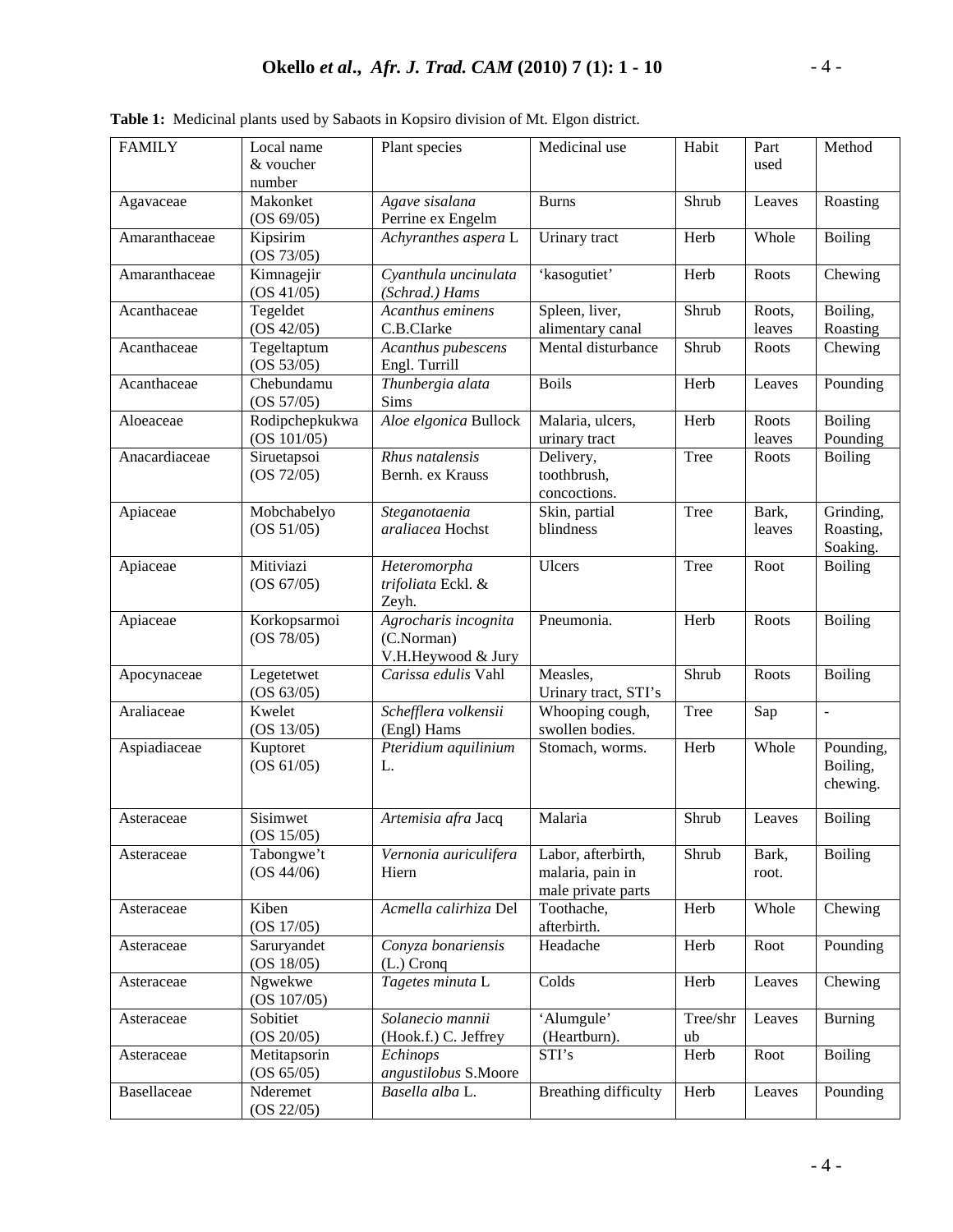| Balsaminaceae | Chemakalbayi<br>(OS 23/05)    | Impatiens tinctoria<br>A.Rich                                 | Fertility                                                              | Herb  | Roots                   | <b>Boiling</b>             |
|---------------|-------------------------------|---------------------------------------------------------------|------------------------------------------------------------------------|-------|-------------------------|----------------------------|
| Bignoniaceae  | Sinendet<br>(OS 89/05)        | Markhamia lutea<br>(Benth) Schumm                             | Cataract                                                               | Tree  | Leaves                  | Chewing                    |
| Bignoniaceae  | Rotiandet<br>(OS 25/05)       | Spathodea<br>companulata P.<br>Beauv.                         | Chest, backache,<br>sirunda STI's                                      | Tree  | <b>Bark</b>             | <b>Boiling</b>             |
| Bignoniaceae  | Kapteritet<br>(OS 35/05)      | Stereospermum<br>kunthianum Cham.                             | Ingredient of a<br>concoction                                          | Tree  | Roots<br>Leaves<br>bark | <b>Boiling</b>             |
| Boraginaceae  | Mugengeret<br>(OS 55/05)      | Cordia africana Lam                                           | Cover broken limb                                                      | Tree  | <b>Bark</b>             | ÷,                         |
| Capparaceae   | Sakiandet<br>(OS 28/05)       | Cleome gynandra (L.)<br>Briq.                                 | After birth                                                            | Herb  | Root                    | Chewing                    |
| Capparaceae   | Chepkatait<br>(OS 59/05)      | Maytenus<br>heterophylla (Eckl. &<br>Zeyh.) N. Robson         | Breathing, chest,<br>malaria, STI                                      | Shrub | Roots                   | <b>Boling</b>              |
| Canellaceae   | Sakwondet<br>(OS 30/05)       | Warbugia ugandensis<br>Sprague                                | Chest, pneumonia<br>Headache                                           | Tree  | <b>Bark</b>             | Grinding                   |
| Celastraceae  | Chemgangoi<br>(OS 103/05)     | Catha edulis (Vahl)<br>Endl.                                  | Skin, TB.                                                              | Shrub | <b>Bark</b><br>Roots    | <b>Boiling</b>             |
| Crassulaceae  | Kuserwen<br>(OS 32/05)        | Kalanchoe mitejea<br>Leblanc & Hamet                          | Poultice                                                               | Herb  | Leaves                  | Poultice                   |
| Cucurbitaceae | Laikaandet<br>(OS 94/05)      | $\overline{M}$ omodica foetida<br>Schumach                    | Malaria                                                                | Herb  | Roots                   | Roasting<br><b>Boiling</b> |
| Cucurbitaceae | Msebebit<br>(OS 34/05)        | Cucurbita pepo L.                                             | Afterbirth, worms.                                                     | Herb  | Roots<br>Seeds          | Chewing                    |
| Cuppressaceae | Keterwet<br>(OS 26/05)        | Juniperus procera<br>Endl                                     | Wound, breathing<br>difficulty.                                        | Tree  | Root<br><b>Berries</b>  | Pounding<br>Chewing        |
| Ebenaceae     | Cheptuyet<br>(OS 99/05)       | Diospyros abyssinica<br>(Hiern) F. White<br>subsp. abyssinica | Laxative, malaria,<br>Ringworms, skin<br>rashes, internal<br>injuries. | Tree  | <b>Bark</b>             | <b>Boiling</b>             |
| Ebenaceae     | Shendut<br>(OS 37/05)         | Euclea divinorum<br>Hiern                                     | Snakebite                                                              | Tree  | Leaves                  | Soaking<br>Pounding        |
| Euphorbiaceae | (OS 84/05)                    | Jatropha velutina Pax<br>& K.Hoffm.                           | Wounds                                                                 | Shrub | Leaves                  | Pounding                   |
| Euphorbiaceae | Lambachwet<br>(OS 84/05)      | Bridelia micrantha<br>(Horchst.) Baill.                       | Skin                                                                   | Tree  | <b>Bark</b>             | <b>Boiling</b><br>Soaking  |
| Euphorbiaceae | Tabaswet<br>(OS 40/05)        | Croton<br>macrostachyus Del.                                  | Ringworms,<br>dysmenorrhea,<br>diarrhea,<br>fever in cows              | Tree  | Sap<br>Leaves<br>Bark   | Pounding<br><b>Boiling</b> |
| Euphorbiaceae | Manuet<br>(OS 3/05)           | Ricinus communis L                                            | Laxative                                                               | Shrub | Roots                   | <b>Boiling</b>             |
| Euphorbiaceae | Kureshiet<br>(OS 4/05)        | Euphorbia<br>candelabrum Kotschy                              | STI's                                                                  | Tree  | Roots                   | <b>Boiling</b>             |
| Euphorbiaceae | Sinendet<br>(OS 43/05)        | Periploca linearifolia<br>Dill. & A. Rich                     | STI's, intermittent<br>headache, initiation                            | Herb  | Roots<br>Leaves         | <b>Boiling</b>             |
| Euphorbiaceae | Chepkioson<br>(OS 16/05)      | Clutia robusta Pax                                            | Digestion                                                              | Shrub | Roots                   | <b>Boiling</b>             |
| Euphorbiaceae | Cheblelechandet<br>(OS 45/05) | Acalypha stuhlmannii<br>Pax                                   | Skin.                                                                  | Herb  | Leaves                  | Chewing                    |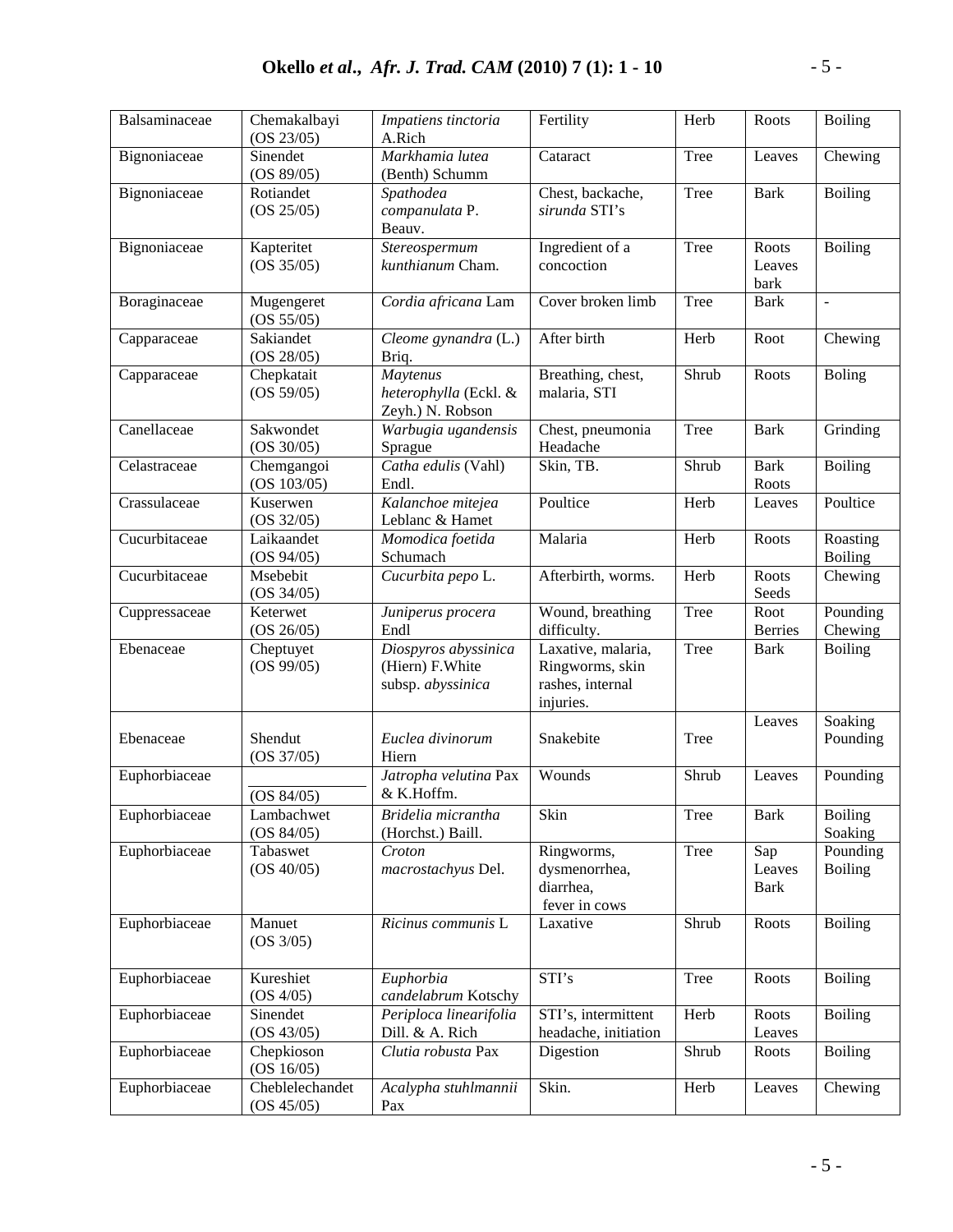| Flacourticaceae | Chabayuet<br>(OS 46/05)      | Casaeria buttiscombei<br>R.E. Fries                   | Stomachache                                     | Tree           | <b>Bark</b>                    | Chewing<br><b>Boiling</b>  |
|-----------------|------------------------------|-------------------------------------------------------|-------------------------------------------------|----------------|--------------------------------|----------------------------|
| Flacourticaceae | Kipkerelong<br>(OS 87/05)    | Trimeria grandifolia<br>(Horchst.) Warb               | Heart burns                                     | Shrub          | Leaves                         | Roasting                   |
| Flacourticaceae | Tungururwet<br>(OS 48/05)    | Flacourtia indica<br>(Burm.f.) Merr.                  | Dysmenorrhea,<br>STI's                          | Shrub          | <b>Bark</b><br>Roots           | <b>Boiling</b>             |
| Fabaceae        | Senetwet<br>(OS 80/05)       | Senna didymobotrya<br>(Fresen) Irwin &<br>Barneby     | Malaria, skin, fever,<br>typhoid, STI's         | Shrub          | Roots<br>Leaves<br><b>Bark</b> | <b>Boiling</b>             |
| Fabaceae        | Msiembut<br>(OS 50/05)       | Entada abyssinica<br>A.Rich                           | Diarrhea                                        | Tree           | <b>Bark</b>                    | <b>Boiling</b>             |
| Fabaceae        | Chebutiandet<br>(OS 9/05)    | Piliostigma thonningii<br>(Schumach) Milne-<br>Redh   | Asthma, TB                                      | Tree           | Leaves                         | Roasting                   |
| Fabaceae        | Chebugaa<br>(OS 52/05)       | Dolichos compressus<br>Wilczec                        | Fertility                                       | Herb           | Roots                          | <b>Boiling</b>             |
| Fabaceae        | Kisisitiet<br>(OS 5/05)      | Indigofera arrecta<br>A.Rich                          | Malaria, abortion,<br>pain in urination         | Herb           | Roots                          | Chewing,<br>boiling.       |
| Fabaceae        | Kimesayet<br>(OS 54/05)      | Mucuna gigantea<br>(Willd) D.C                        | Coughs                                          | Herb           | Leaves                         | <b>Burning</b>             |
| Fabaceae        | Kaimetiet<br>(OS 27/05)      | Acacia lahai Benth                                    | Skin eruptions                                  | Tree           | <b>Bark</b>                    | <b>Boiling</b>             |
| Fabaceae        | Kakorwet<br>(OS 56/05)       | Erythrina abyssinica<br>DC.                           | Mouth, laxative,<br>internal injuries.          | Tree           | <b>Bark</b><br>Roots           | Grinding<br><b>Boiling</b> |
| Fabaceae        | Ketitaparamte<br>(OS 6/05)   | Aeschynomene<br>abyssinica (A.Rich)<br>Vatke          | 'Kasogutiet' / heart<br>burn                    | Shrub          | <b>Bark</b>                    | Chewing                    |
| Hypocreaceae    | Cheptegandet<br>(OS 58/05)   | Engleromyces goetzi<br>P. Hiern                       | Purgative                                       | Fungus         | Whole                          | <b>Boiling</b>             |
| Lamiaceae       | Anguriet<br>(OS 29/05)       | Plectranthus comosus<br>Sims                          | Stomach upsets,<br>swollen legs                 | Herb           | Leaves                         | Pounding,                  |
| Lamiaceae       | Ketitabroronik<br>(OS 60/05) | Leucas grandis Vatke                                  | Wound                                           | Herb           | Whole                          | <b>Burning</b>             |
| Lamiaceae       | Moetiet<br>(OS 14/05)        | Leucas calostachys<br>Oliv                            | Colds, headache                                 | Herb           | Leaves                         | Pounding                   |
| Liliaceae       | Kapchaut<br>(OS 62/05)       | Asparagus racemosus<br>Willd                          | Labour, scrotum,<br>kidney                      | Shrub          | Roots                          | <b>Boiling</b><br>Roasting |
| Loranthaceae    | Mondoiwet<br>(OS 12/05)      | Phragmanthera<br><i>usuiensis</i> (Oliv)<br>M.Gilbert | Paralysis, stroke,<br>gout, stomache<br>cancer. | Shrub          | <b>Bark</b>                    | Pounding<br><b>Boiling</b> |
| Loganiaceae     | Chorwet<br>(OS 64/05)        | Buddleia polystachya<br>Fres                          | Fertility                                       | Shrub/tr<br>ee | Roots                          | <b>Boiling</b>             |
| Malvaceae       | Kupchuwet<br>(OS 21/05)      | Sida cuneifolia Roxb                                  | Sore throat                                     | Herb           | Roots                          | Chewing                    |
| Malvaceae       | Mtishiet<br>(OS 66/05)       | Urena lobata L.                                       | Afterbirth, easen<br>delivery                   | Shrub          | Roots                          | <b>Boiling</b><br>Chewing  |
| Meliaceae       | Mwarubaine<br>(OS 10/05)     | Melia azedarach L.                                    | Concoctions (any<br>disease)                    | Tree           | Roots<br><b>Bark</b><br>Leaves | <b>Boiling</b>             |
| Meliaceae       | Kibumetet<br>(OS 68/05)      | Ekerbegia capensis<br>Sparrm                          | Backache, chest,<br>diarrhea (cow)              | Tree           | Bark                           | Pounding<br><b>Boiling</b> |
| Melianthaceae   | Kipsigriet<br>(OS 1/05)      | Bersama abyssinica<br>Fressen                         | Stomachache,<br>pneumonia, TB,<br>malaria       | Tree           | Leaves<br>Seeds                | Chewing<br><b>Boiling</b>  |
| Menispermaceae  | Tingwet                      | Cissampelos                                           | Hypertension                                    | Herb           | Root                           | <b>Boiling</b>             |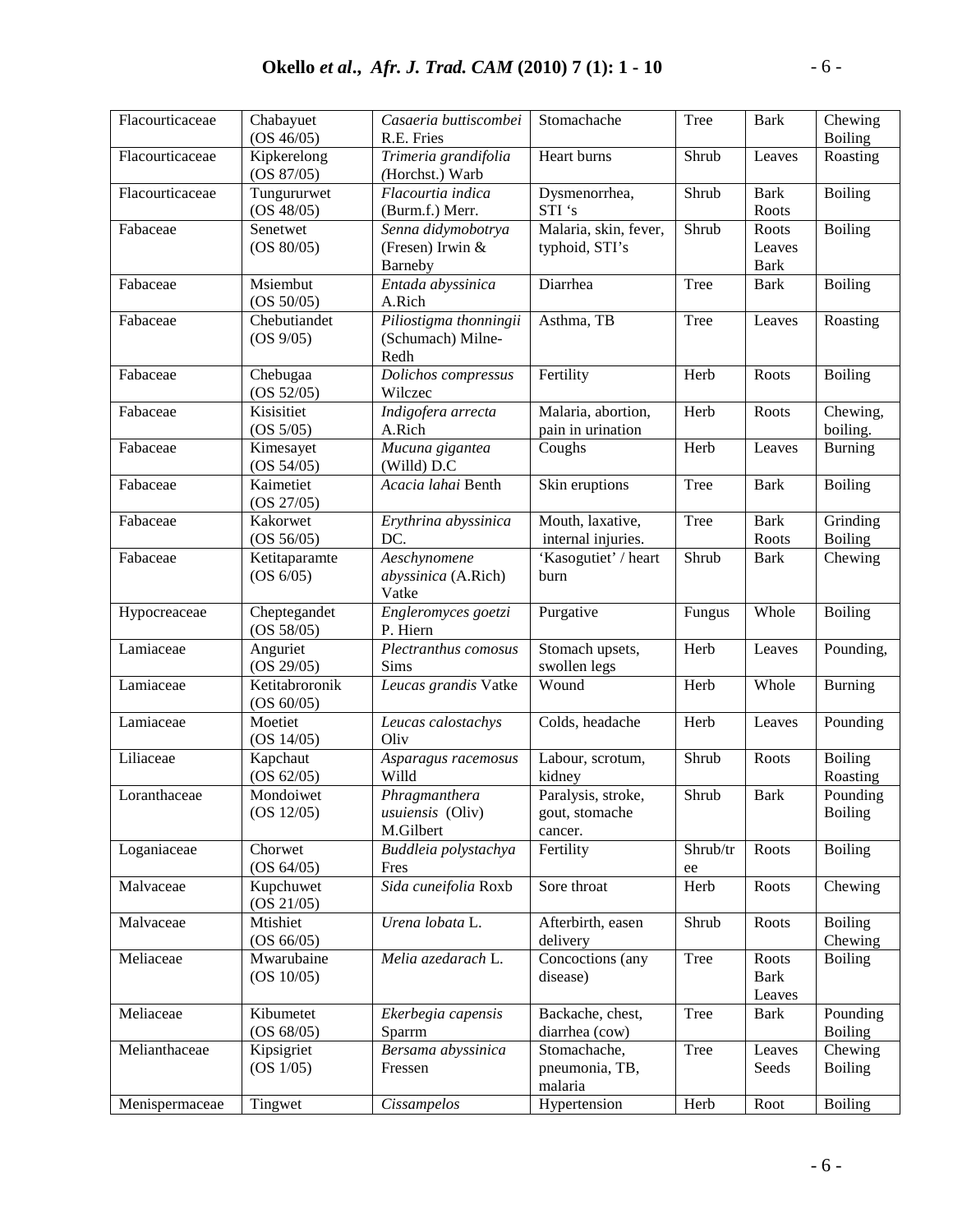|                | (OS 70/05)    | mucronata A. Rich                        | Abortifacient        |                            |                           |                |
|----------------|---------------|------------------------------------------|----------------------|----------------------------|---------------------------|----------------|
| Mimosaceae     | Seyet         | Albizia                                  | Headache,            | Tree                       | Roots                     | <b>Boiling</b> |
|                | (OS 71/05)    | grandibracteata Taub                     | stomachache          |                            |                           |                |
| Mimosaceae     | Seswet        | Albizia glaberrima                       | Headache,            | Tree                       | Leaves                    | Pounding       |
|                | (OS 8/05)     | (Schum. & Thonn.)                        | stomachache          |                            |                           | Soaking        |
|                |               | Benth.                                   |                      |                            |                           | <b>Boiling</b> |
| Moraceae       | Mogoiwet      | Ficus sur Forssk                         | Diarrhea, vomiting   | Tree                       | <b>Bark</b>               | Pounding       |
|                | (OS 2/05)     |                                          |                      |                            |                           | <b>Boiling</b> |
| Musaceae       | Sasurwet      | Ensete ventricasum                       | Rheumatism           | Herb                       | $\overline{\text{S}}$ tem | Roasting       |
|                | (OS 74/05)    | (Welw.) Cheesman                         |                      |                            |                           | Grinding       |
| Myricaceae     | Sagatetit     | Myrica salicifolia                       | Urinary tract        | Shrub                      | Roots                     | <b>Boiling</b> |
|                | (OS 75/05)    | A.Rich                                   |                      |                            |                           |                |
| Myrtaceae      | Lamaywet      | Syzigium cordatum                        | Diarrhea             | Tree                       | Root                      | <b>Boiling</b> |
|                | (OS 97/05)    | Krauss                                   |                      |                            | <b>Bark</b>               |                |
| Myrsinaceae    | Sitotwet      | Rapanea                                  | Stomachache          | Tree                       | <b>Bark</b>               | <b>Boiling</b> |
|                | (OS 77/05)    | melanophloeos (L.)                       |                      |                            |                           |                |
|                |               | Mez                                      |                      |                            |                           |                |
| Myrsinaceae    | Kabortit      | Maesa lanceolata                         | Heartburn            | Shrub                      | Leaves                    | <b>Burning</b> |
|                | (OS 11/05)    | Forssk                                   |                      |                            |                           |                |
| Oleaceae       | Pekeriondet   | Olea capensis L.                         | Cough, TB,           | Tree                       | <b>Bark</b>               | <b>Boiling</b> |
|                | (OS 79/05)    |                                          | difficulty in        |                            |                           | Soaking        |
|                |               |                                          | breathing, malaria.  |                            |                           |                |
| Oleaceae       | Korshiondet   | Olea europea L. ssp                      | Stomach rumbles      | Tree                       | Roots                     | <b>Boiling</b> |
|                | (OS 49/05)    | africana (Mill)                          |                      |                            |                           |                |
| Oleaceae       | Kisagamng'ok  | Jasminum floribunda                      | Laxative,            | Herb                       | Roots                     | Soaking        |
|                | (OS 92/05)    | R.Br.                                    | stomachache,         |                            |                           | <b>Boiling</b> |
|                |               |                                          | malaria.             |                            |                           |                |
| Olinaceae      | Kaptolongit   | Olinia rochetiana                        | Chest, TB,           | Tree                       | Root                      | Chewing        |
|                | (OS 82/05)    | Juss                                     | Pneumonia            |                            | <b>Bark</b>               | <b>Boling</b>  |
|                |               |                                          |                      |                            | Leaves                    |                |
| Phytolacaceae  | Kupsogotit    | Phytolacca                               | Fracture, anti-      | Shrub                      | Leaves                    | Burning        |
|                | (OS 83/05)    | dodecandra L. Hiern                      | venom                |                            | Fruit                     | Chewing        |
|                |               |                                          |                      |                            |                           |                |
| Pittosporaceae | Chemroriandet | Pittosporum                              | Urinary tract        | Tree                       | Roots                     | <b>Boiling</b> |
|                | (OS 39/05)    | vividiflorum Sims ssp                    |                      |                            |                           |                |
|                |               | vividiflorum                             |                      |                            |                           |                |
| Podocarpaceae  | Kipsabitet    | Podocarpus latifolius                    | Cleanse womb,        | Tree                       | Roots                     | <b>Boiling</b> |
|                | (OS 85/05)    | (Thunb) R.Br. ex                         | afterbirth           |                            |                           |                |
|                | Matabiet      | Mirb                                     |                      | Shrub                      |                           |                |
| Rhamnaceae     | (OS 86/05)    | Ziziphus abyssinica<br>Hochst ex A. Rich | Burns.               |                            | <b>Bark</b>               | Pounding       |
|                |               |                                          |                      |                            |                           |                |
| Rosaceae       | Arumotit      | Prunus africana                          | Urinary tract        | Tree                       | <b>Bark</b>               | <b>Boiling</b> |
|                | (OS 47/05)    | (Hook.f) Kalkm                           |                      |                            | Root                      |                |
| Rosaceae       | Tagamamwet    | Rubus keniensis L.                       | STI, afterbirth      | Shrub                      | Root                      | <b>Boiling</b> |
|                | (OS 88/05)    |                                          |                      |                            |                           |                |
| Rutaceae       | Kwiriondet    | Teclea nobilis Del.                      | Stomachache,         | Shrub                      | Roots                     | <b>Boiling</b> |
|                | (OS 24/05)    |                                          | labour.              |                            |                           |                |
| Rutaceae       | Simborichet   | Toddalia asiatica (L.)                   | Stomachache,         | $\overline{\text{Sh}}$ rub | Roots                     | <b>Boiling</b> |
|                | (OS 105/05)   | Lam.                                     | cough, TB, urinary   |                            |                           | Soaking        |
|                |               |                                          | tract.               |                            |                           |                |
| Rutaceae       | Chesamishiet  | Clausina anisata                         | Stroke,              | Shrub                      | Roots                     | <b>Boiling</b> |
|                | (OS 91/05)    | (Willd) Benth                            | malaria,'Portabarak' |                            | Leaves                    |                |
| Rubiaceae      | Kipsong'ortot | Rubia cordifolia L.                      | Cough, whooping      | Herb                       | Leaves                    | <b>Burning</b> |
|                | (OS 91/05)    |                                          | cough.               |                            |                           |                |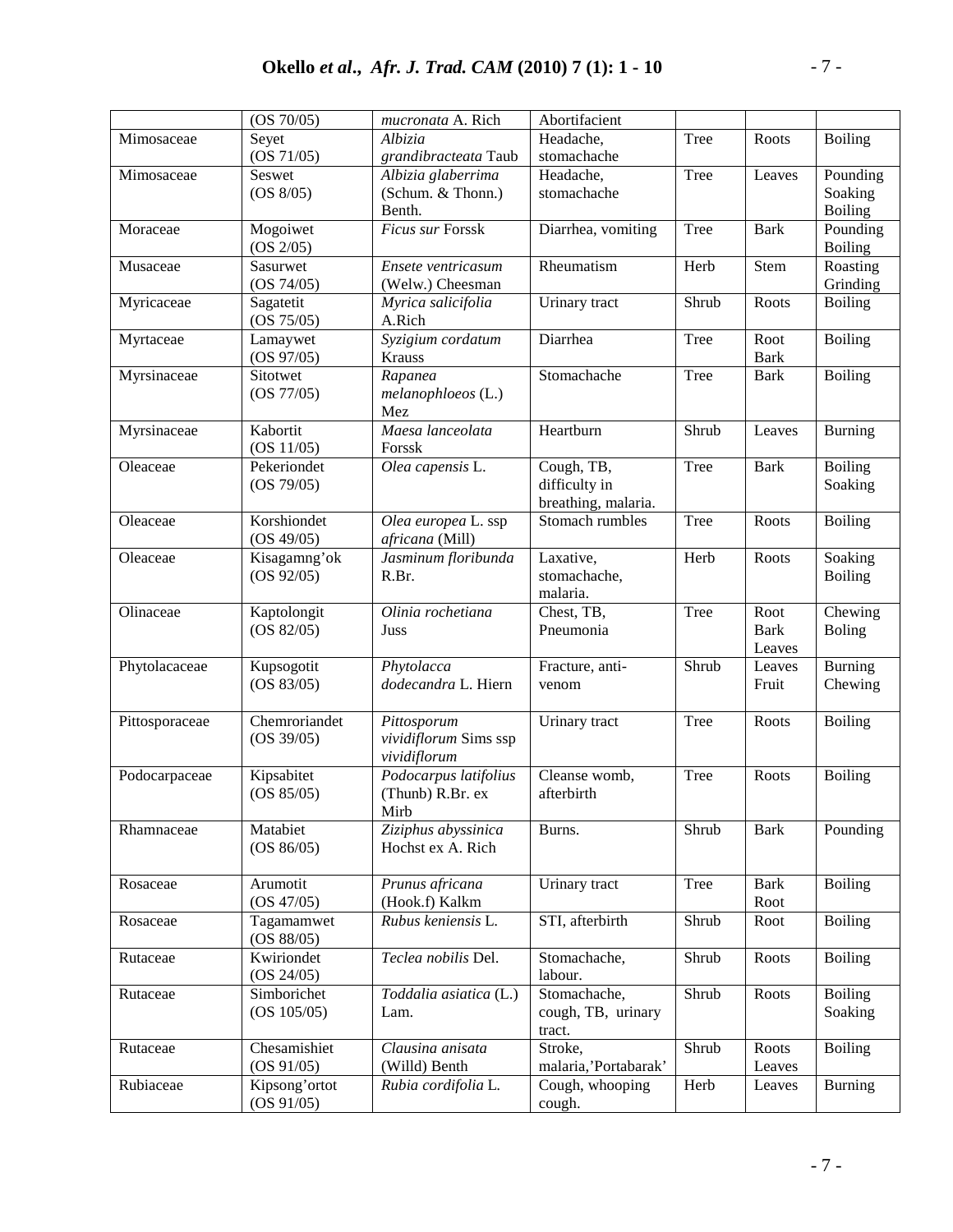| Rubiaceae     | Kipseret<br>(OS 93/05)        | Rentas longiflora Oliv                                 | Laxative, skin,<br>malaria                                                    | Herb  | Roots<br>Leaves      | Laxative<br>Skin                      |
|---------------|-------------------------------|--------------------------------------------------------|-------------------------------------------------------------------------------|-------|----------------------|---------------------------------------|
| Rubiaceae     | Taburwet<br>(OS 33/05)        | Vangueria apiculata<br>K.Schum                         | Part of concoctions.                                                          | Shrub | Roots<br>Leaves      | <b>Boiling</b>                        |
| Sapindaceae   | <b>Bionwet</b><br>(OS 106/05) | Allophyllus<br>abyssinicus (Horchst)<br>Radik.         | Headache,<br>heartache,<br>backache.                                          | Tree  | Wood                 | $\bar{\mathcal{L}}$                   |
| Sapotaceae    | Lulyondet<br>(OS 96/05)       | Aningeria adolfi-<br>friediricii (Engl.) Rob<br>& Gilb | <b>Backache</b>                                                               | Tree  | Roots<br><b>Bark</b> | <b>Boiling</b>                        |
| Solanaceae    | Labotwet<br>(OS 76/05)        | Solanum incanum L.                                     | Sharp abdominal<br>pains, toothache,<br>ear, ring worms.                      | Shrub | Root<br>Fruit        | Chewing                               |
| Solanaceae    | Sigowet<br>(OS 98/05)         | Solanum micranthum<br>Schltdl                          | STI's, backache,<br>stomachache,<br>snake-cat-or dog<br>bite, wart, vitality. | Shrub | Root<br>Fruit        | <b>Boiling</b><br><b>Burning</b>      |
| Solanaceae    | Tomotiet<br>(OS 36/05)        | Nicotiana tabacum L.                                   | Persistent wound                                                              | Herb  | Root                 | <b>Boiling</b>                        |
| Solanaceae    | Ketipkiruk<br>(OS 100/05)     | Withania somnifera<br>(L.) Dund                        | Urinary tract,<br>rectum, STI,<br>diarrhoea,<br>toothache.                    | Shrub | Root                 | <b>Boiling</b><br>Soaking<br>Pounding |
| Sterculiaceae | Porowetapko<br>(OS 7/05)      | Dombeya torrida<br>(J.F.Gmel) Bamps                    | STI's, sustain<br>pregnancy.                                                  | Shrub | Roots                | <b>Boiling</b>                        |
| Tiliaceae     | Moabarwa<br>(OS 102/05)       | Grewia trichocarpa<br>(Horchst)                        | Skin, malaria.                                                                | Shrub | Root                 | <b>Boiling</b>                        |
| Ulmaceae      | Chebiliondet<br>(OS 31/05)    | Chaetacme aristata<br>Planch                           | Malaria, 'sirunda'.                                                           | Shrub | Root                 | <b>Boiling</b>                        |
| Urticaceae    | Ilaila<br>(OS 104/05)         | Urtica dioica L.                                       | Boils, worms.                                                                 | Herb  | Leaves<br>Roots      | <b>Boiling</b>                        |
| Verbanaceae   | Bulgenwet<br>(OS 90/05)       | Vitex doniana Sweet                                    | Diarrhea, vomiting.                                                           | Tree  | <b>Bark</b>          | <b>Boiling</b>                        |
| Verbanaceae   | Mtoniet<br>(OS 95/05)         | Clerodendrum<br>myricoides (Horchst)<br>Vatke          | All diseases                                                                  | Shrub | Roots<br><b>Bark</b> | <b>Boiling</b>                        |
| Verbanaceae   | Pakapmasewe<br>(OS 19/05)     | Lantana trifolia L.                                    | Coughs.                                                                       | Shrub | Leaves               | <b>Burning</b>                        |

The use of *Agave sisalana* and pound leaves/bark of *Ziziphus abyssinica* to treat burns is due to the ability of the plant to accelerate skin regeneration in the burnt area (Okello, 2007). Poultices on the other hand are used to ease nerve and muscle pains, sprains or fractured bones. The use of *H. trifoliata* in treating ulcers concurs with the findings of Osim et al., (1999) who found out that *H. trifoliata* accelerates the healing of acetic acid induced peptic ulcer in rats. This may validate the use of this plant in the treatment of peptic ulcers in human.

Several sesquiterpene lactones, including some with a peroxide substructure have been isolated from the aerial parts of *A. afra* (Jakupovic et al., 1988). These may well be responsible for the antimalarial effect of this species, even though no parasitological evaluation is available. Also, other non-volatile compounds (triterpenes, Silbernagel et al., 1990) and the essential oil (Moody et al., 1994) of this species have been studied.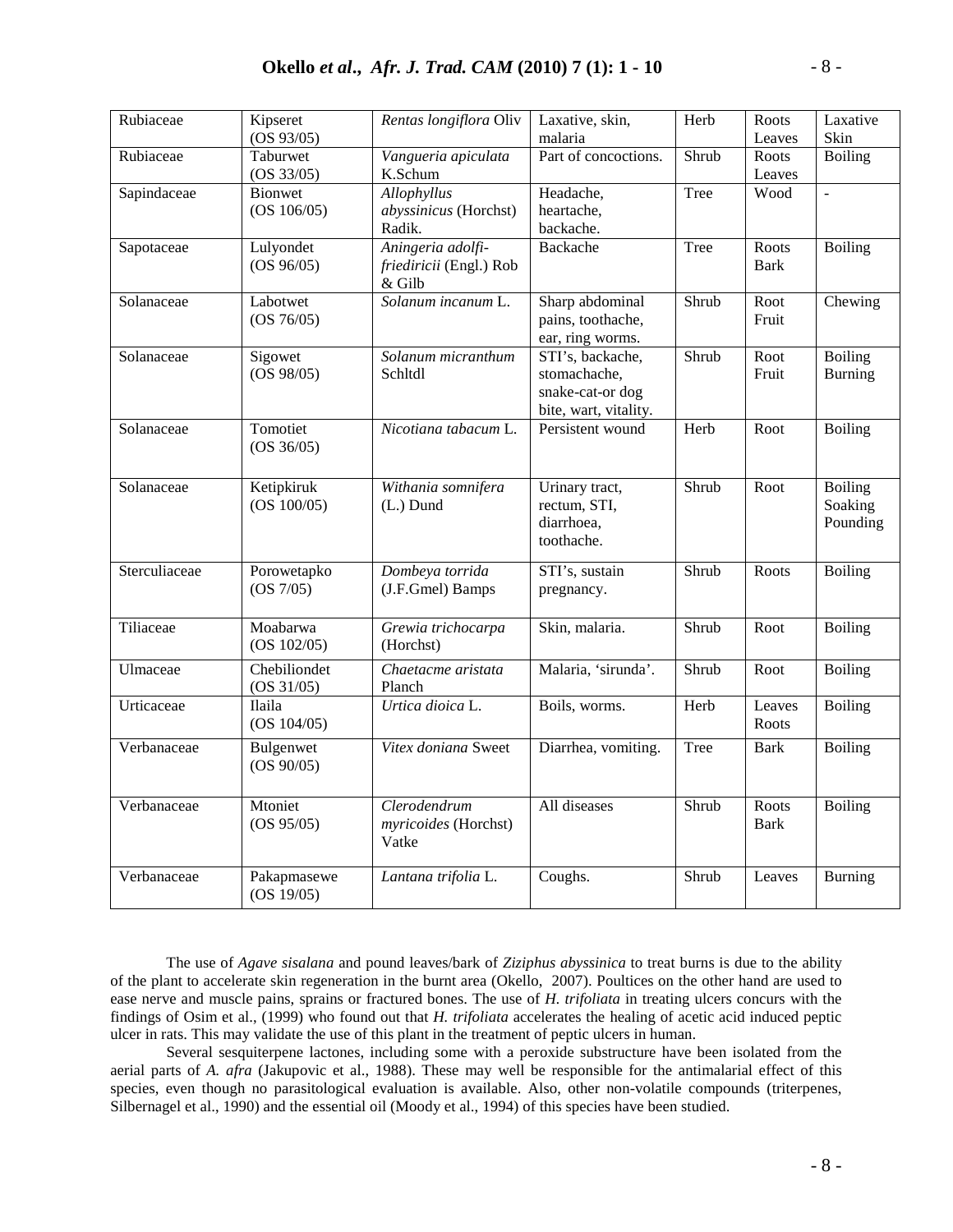Investigations on the plant parts used and the mode of preparation and administration indicated that irrespective of the plant part(s) or combinations used, water was the main medium for all the medicinal preparations. In addition to pure herbal preparations, in some cases the drug was administered along with milk, honey, strong tea, oil from sheep and beer. These supplement ingredients may be used to enhance the effect of the herbal preparations or are simply used to make the preparations palatable. However, the exact role of these materials in curing the diseases is not clearly known, as a systematic investigation on the characterization of the active ingredients has not been done. The current study has revealed four medicinal plant species whose medicinal use is undocumented and may be new records for treating various ailments. These are: *Dolichos compressus* Wilczec, *Agrocharis incognita* (Norman) Heyw and Jury, *Engleromyces goetzi* P.Henn and *Echinops Angustilobolus* S. Moore.

Medicinal plants used in local health traditions are gradually becoming extinct due to over utilization, population explosion and for other anthropogenic reasons. In order to reverse this trend, domestication of wild medicinal plants is of utmost importance. This would augment the income of rural people and in turn help in the conservation of species. In the study area most of the plants used were trees yet only three of the practitioners interviewed practice *ex-situ* conservation of the medicinal plants in their homes. The rest said there was no need as God provided the plants and at no time can they be completely depleted in the forest. It is, therefore, important that organizations in this division concerned with conservation of plants co-work with them, and provide extension services pertaining to propagation and sustainable harvesting of medicinal plants.

It was evident from the interviews conducted that knowledge of medicinal plants used by the people of Kopsiro division seems to be well known to the culture and tradition of the Sabaots. With the changes in lifestyle and increasing population, it is feared that ethnobotanical knowledge might get considerably limited or disappear in the foreseeable future. This is more evident since this knowledge is still mostly taught orally without written records. An illustrated identification guide for Sabaot plant use, best produced in Sabaot or Swahili is long overdue.

The global demand for herbal medicine is growing (Omino and Kokwaro, 1993; Muregi et al., 2003), while plant species in traditional medicines continue to be reliable sources for discovery of useful compounds screening plants growing under various environmental conditions could provide another source for compounds with antimicrobial activities (Njoroge and Newton 1994; Muregi et al 2003). Since the efficacy of these medicinal plants has not been tested, pharmaceutical companies in Kenya are encouraged to explore this area (Kopsiro) for this is a region with plants having the potential to generate novel metabolites.

This study has revealed that medicinal plants still play a vital role in the provision of primary healthcare for the people in this division. The government of Kenya should work out ways of integrating this to the hospitals and provide the necessary infrastructure in this region for proper practicing of Sabaot medicine. This may contribute to the local economic development.

#### **Acknowledgements**

We are grateful to Biota-E01 for financial support from BMB+F and Maseno University. The Sabaots are appreciated for sharing their knowledge on medicinal plants with us.

#### **References**

- 1. Agnew, A.D. Q., Agnew, S. (1994). Kenya Upland Wild Flowers. East African Natural History society, Nairobi.
- 2. Anonymous, (1997-2002). Ministry of Development and National Planning, Republic of Kenya, Nairobi.
- 3. Beentje, H.J., (1994). Kenya Trees, Shrubs and Lianas. National Museums of Kenya . Nairobi
- 4. Bussman, W.R., Gilbreath, G.G., Solio, J., Lutura, M., Lutuluo, R., Kunguru, K., Wood, N., and Mathenge, G.S. (2006). Plant use of the Maasai of Sekanani Valley, Maasai Mara, Kenya. J. Ethnobiol. Ethnomedicine, **2:**22
- 5. Cox, P.A. and Balick, M.J. (1994). Ethno-Botanical approach to drug Discovery; Scientific American, **270(6):** 82-87.
- 6. Davis, A., Wagner, J.R. (2003). Who knows? On the importance of identifying "Experts" when researching local ecological knowledge. Human Ecology **31:** 463-489.
- 7. Duke, A.J. (1992). Handbook of Edible Weeds*.* CRC press, U.S.A.
- 8. George, D., and Pamplona, R. (2000)*.* Encyclopaedia of medicinal plants (1) MARPA artes Graficas, Spain.